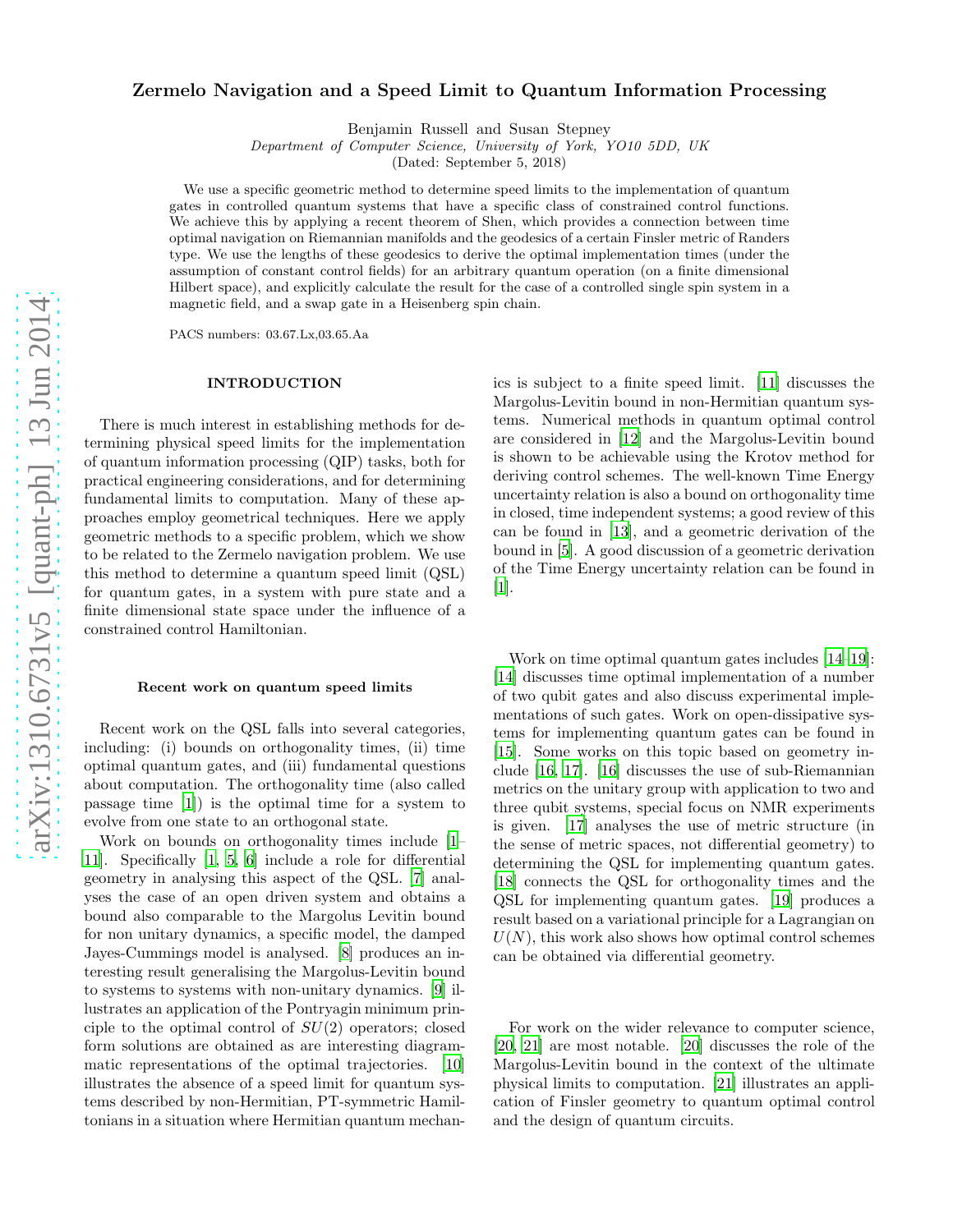# Our geometric approach

Here we apply geometric methods, specifically methods of Finsler geometry, to the problem of determining the QSL for quantum gates. We impose the constraint  $\text{Tr}(\hat{H}_c^2) = 1/\alpha$  (where  $\alpha$  is a positive constant) on the control Hamiltonian in a controlled quantum system; this constraint is also considered in [\[19\]](#page-6-11). Note that our approach is not restricted to this particular constraint, however: it would be possible to reformulate the analysis performed here if the set of allowed control Hamiltonians was the unit ball of any norm arising from an inner product on  $\mathfrak{su}(N)$ . The bounds obtained here are bounds on physical times, not on any notion of circuit complexity.

Our method is based specifically on the known exact correspondence between navigation data for the problem of Zermelo navigation and Randers metrics [\[22\]](#page-6-18) (in contrast to other work applying Finsler geometry to QIP).

We provide a general solution, and then evaluate the speed limit in the specific cases of a single spin system in a magnetic field, and a swap gate in a Heisenberg spin chain with time independent control fields.

# ZERMELO NAVIGATION AND RANDERS METRICS

Mathematically, the relevant form of the Zermelo navigation problem ([\[23\]](#page-6-19), as cited in [\[22\]](#page-6-18)) considered here comprises the following:

- 1. A Riemannian manifold  $(M, g)$ , which is taken to be compact and connected.
- 2. A vector field  $W$  on  $M$  such that  $W$  is "small" according to the metric g, that is,  $g_p(W_p, W_p)$  < 1 for all points  $p$  on  $M$ . In local coordinates,  $g_{ij}(x)W^i(x)W^j(x)$  < 1, for all points with local  $\alpha$ -ordinates given by  $x$ .

The navigator on the manifold  $M$  is taken to move with unit speed according to the metric  $g$ . W is interpreted as a"wind" that is "pushing" the navigator around, thus altering their speed (according to  $g$ ) in a way that may depend on the location of the navigator (that is, the wind need not be the same everywhere). The constraint on W ensures that progress can always be made: the wind can never blow the navigator backwards. The requirement to move with unit speed can be interpreted as "full speed ahead" at all times. The problem of time optimal navigation then is to determine the direction in which to navigate at each point on the manifold, in order to reach some given point in minimal time.

Shen [\[24\]](#page-6-20) illuminates a deep connection between this problem of time optimal navigation on a Riemannian manifold and a specific class of Finsler metrics [\[25\]](#page-6-21), namely, the Randers metrics. A Randers metric is a Finsler metric that can be cast as the sum of a Riemannian metric and a linear term [\[26](#page-6-22)].

Shen [\[22](#page-6-18), [24](#page-6-20)] shows that, under the influence of a "wind", the time optimal trajectories are given by the geodesics of the following Randers metric:

<span id="page-1-0"></span>
$$
||X|| = -\frac{g_p(X, W_p)}{1 - g_p(W_p, W_p)} + \frac{1}{\sqrt{g_p(X, W_p)^2 + (1 - g_p(W_p, W_p)) g_p(X, X)}}
$$
(1)  

$$
\frac{\sqrt{g_p(X, W_p)^2 + (1 - g_p(W_p, W_p)) g_p(X, X)}}{1 - g_p(W_p, W_p)}
$$

where this formula defines the length of any tangent vector  $X \in T_pM$ . Shen also shows that these geodesics lengths are the optimal times for making a journey between any two points on  $M$ . For physical clarification: the unit sphere of the Riemannian metric encodes all the information about how quickly the navigator can move in a given direction (in the absence of any wind) at a point on M by singling out the allowed tangent vectors to trajectories. The metric is time independent throughout this work.

# NAVIGATION ON THE SPECIAL UNITARY **GROUP**

We take Shen's result, and apply it to the case of QIP, to derive quantum speed limits.

In order to implement a certain QIP task in a controlled quantum system, we consider the dynamics of the system (more precisely, the time evolution operator  $\hat{U}_t$ ) as given by the Schrödinger equation:

$$
\frac{d\hat{U}_t}{dt} = -i\hat{H}_t\hat{U}_t = -i\left(\hat{H}_0 + \hat{H}_c(t)\right)\hat{U}_t \tag{2}
$$

Here  $\hat{H}_t$  is the time-dependent Hamiltonian, decomposed into the sum of  $\hat{H}_0$ , a "drift" time-independent Hamiltonian, representing the system's dynamics in the absence of external influences, and  $\hat{H}_c$ , the control Hamiltonian that represents the effect of the (potentially) timedependent influence of control fields on the dynamics. For more details see [\[27](#page-6-23)].

In order to implement a desired computation in such a system,  $\hat{U}_t$  (the time evolution operator acting on the system's states) must be driven from the identity  $\tilde{I}$  at  $t = 0$ to  $O$ , the operator representing the desired time evolution (that is, the desired transformation of the state space). As  $\hat{U}_t$  contains the information about the dynamics of every state of the system, physically achieving a desired transformation of all states of a system is tantamount to achieving the  $\hat{U}_t$  which represents this transformation.

In the case of a closed finite dimensional quantum system, the physical states can be identified with the set of rays in  $\mathbb{C}^N$  (for some  $N \in \mathbb{N}$ ); these form a complex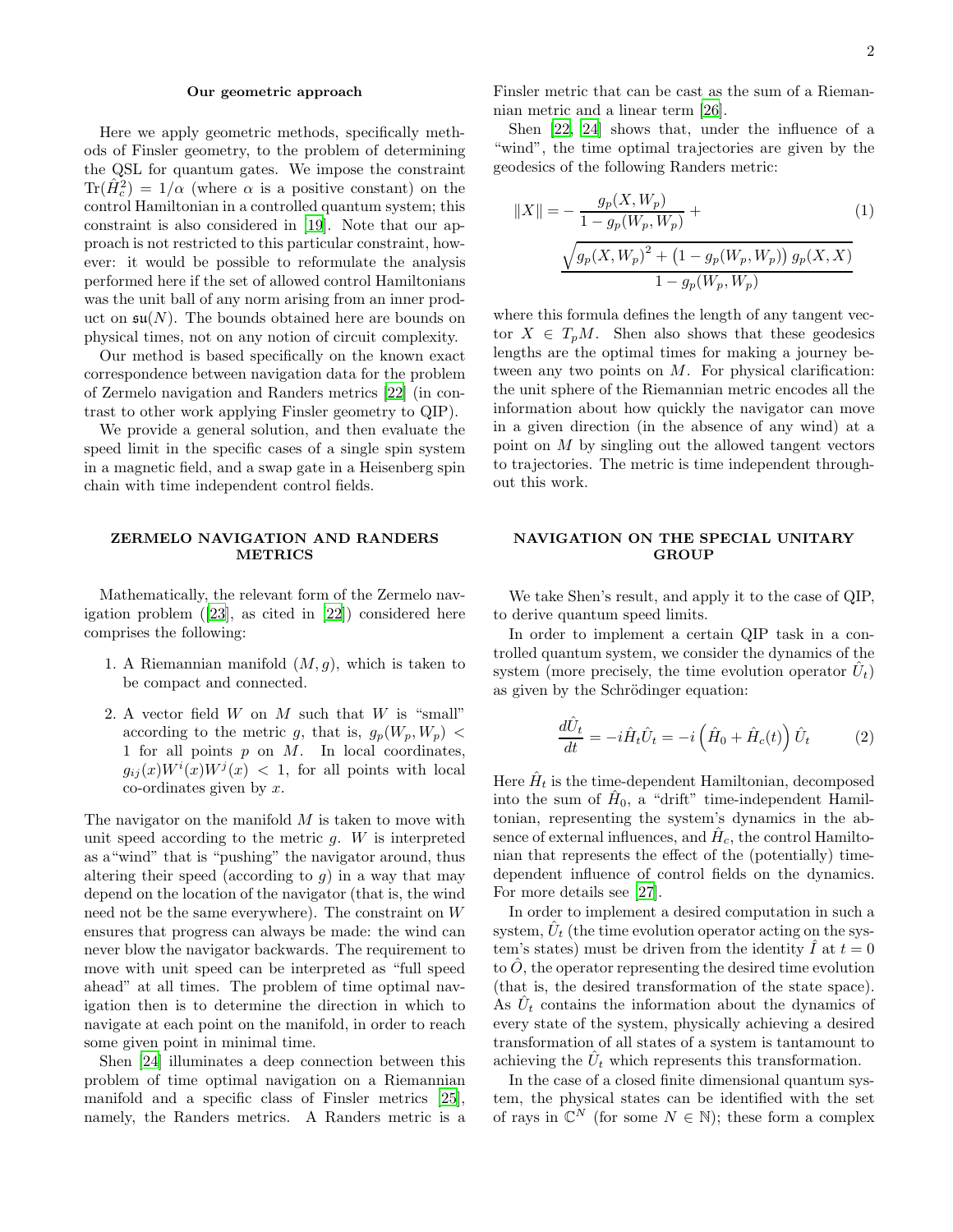projective space [\[28](#page-6-24)]. Furthermore, the set of all possible time evolutions (ignoring global phases; for more clarification of this, and a discussion of a common mathematical error, see the footnote in [\[29](#page-6-25)]) is the Lie group  $SU(N)$ , see [\[30\]](#page-6-26) for details. That is, the set of all possible time evolution operators acting on  $\mathbb{C}^N$  is  $SU(N)$ .

We now pose the question: when can the problem of finding optimal implementation times and trajectories on  $SU(N)$  be posed as a special case of the Zermelo navigation problem solved by Shen?

Up to a constant multiple, there is only one bi-invariant Riemannian metric on  $SU(N)$  [\[31](#page-6-27)], the left (or right) translation of the Killing form on  $\mathfrak{su}(n)$ , which is given by  $\alpha \operatorname{Tr}(\hat{A}^{\dagger} \hat{B}) \ \forall \hat{A}, \hat{B} \in \mathfrak{su}(N)$  (for some fixed  $\alpha \in \mathbb{R}^+$ ) [\[30\]](#page-6-26). There is no freedom to choose this aspect of the problem, except for the constant multiple  $\alpha$ , if bi-invariance is desired. We use the bi-invariant metric here because of its familiarity, and because this constraint has been treated before [\[19](#page-6-11)]. Other, right only, invariant metrics could be considered. (See further work section for further discussion.)

One must also consider which vector field plays the role of the non-time-dependent "wind". We set  $\hat{W}_{\hat{U}} = -i\hat{H}_0\hat{U}$ by examining the Schrödinger equation and observing that this vector field on  $SU(N)$  describes the dynamics of the system in the absence of control fields. This is the right translation of a vector at the identity, and is thus a right invariant vector field. The form of this  $\hat{W}$  is in fact simplifying when substituted into eqn.[\(1\)](#page-1-0). In order to meet the small wind premise of the theorem (that is,  $g_p(W_p, W_p) < 1$  for all points p), we require:

$$
\alpha \operatorname{Tr}\left(\hat{H}_0^2\right) < 1\tag{3}
$$

In order to meet the premise that  $g$  is the metric with respect to which the navigator (when not affected by the wind) has velocity of exactly 1, we impose the following on the control Hamiltonian:

$$
\alpha \operatorname{Tr}\left(\hat{H}_c^2(t)\right) = 1 \quad \text{(for all } t\text{)}\tag{4}
$$

Hence the constant  $\alpha$  is determined by  $\hat{H}_c(t)$ . It is in this sense that the metric arises from a physical constraint on the system's Hamiltonian; that is, an allowed set of Hamiltonians which are permitted to serve as tangent vectors to trajectories of the time evolution operator on  $SU(N)$ . The unit ball of the metric at each point on the group is the set of allowed tangent vectors to curves and the tangent vector to a trajectory of  $\hat{U}_t$  which solves the Schrödinger equation is given by  $-i\hat{H}_t \hat{U}_t$  as per the Schrödinger equation.

Not all physical constraints need correspond to some Riemannian metric: the set of allowed Hamiltonians (which, when multiplied by i could serve as tangent vectors to trajectories of the time-evolution operator) may simply not correspond to the unit balls of any Riemannian metric. In such a case this method of Zermelo

navigation would not be applicable. Further work is needed before we can extend such a method to scenarios in which the manifold under consideration initially possesses a Finsler metric rather than a Riemannian one. This would require a generalisation of Shen's theorem to Finsler manifolds. Here we stay with the original formulation.

To summarise: we set up a navigation problem with the following elements:

- 1. the special unitary group  $SU(N)$  playing the role of the differentiable manifold M
- 2. the metric arising (by right translation) from the Killing form as the Riemannian structure of this manifold
- 3. the time evolution operator  $\hat{U}_t$  playing the role of the navigator whose tangent vectors are unit vectors according to the Riemannian structure of M
- 4. the drift Hamiltonian  $\hat{H}_0$  playing the role of the wind W

The tangent vector to any curve on  $SU(N)$  at the point  $\hat{U}$  is given by  $i\hat{A}\hat{U}$  for some  $\hat{A}$  satisfying  $\hat{A}^{\dagger} = \hat{A}$ . That is, the tangent vector is the right translation by  $\hat{U}$  of some  $i\tilde{A} \in \mathfrak{su}(N)$ . Thus, in the special case of navigation on  $SU(N)$  with W as described, the relevant Randers metric can be shown (after some algebra) to be:

<span id="page-2-2"></span>
$$
\left\|i\hat{A}\hat{U}\right\|_{\text{opt}} = \frac{1}{\rho - 1} \frac{\text{Tr}(\hat{A}\hat{H}_0)}{\text{Tr}(\hat{H}_0^2)} \left(1 \pm \sqrt{1 + (\rho - 1) \frac{\text{Tr}(\hat{H}_0^2) \text{Tr}(\hat{A}^2)}{(\text{Tr}(\hat{A}\hat{H}_0))^2}}\right) \tag{5}
$$

<span id="page-2-1"></span>where  $i\hat{A}\hat{U} \in T_{\hat{U}}SU(N)$ ,

<span id="page-2-0"></span>
$$
\rho := \frac{\text{Tr}(\hat{H}_c^2(t))}{\text{Tr}(\hat{H}_0^2)} > 1
$$
\n(6)

and the choice of  $\pm$  is made to ensure positivity. Eqn.[\(5\)](#page-2-0) depends on  $\hat{H}_c(t)$  only through  $\rho$  ( $\rho$  is not time dependant as  $\text{Tr}(\hat{H}_c^2(t))$  is not time dependant, see eqn.[\(4\)](#page-2-1)). Eqn.[\(5\)](#page-2-0) has no dependence on  $\hat{U}$ ; this metric is right-invariant. This is a simple consequence of the fact that both  $q$  and W are right invariant in this application.

Note that  $\text{Tr}(\hat{H}_{0}^{2})$  has a fairly clear physical interpretation. We denote the eigenvalues and corresponding eigenstates of  $\hat{H}_0$  by  $E_n$  and  $|n\rangle$  respectively. The physical meaning of this quantity can be extracted via the following derivation:

$$
\operatorname{Tr}(\hat{H}_0^2) = \sum_n E_n^2 \tag{7}
$$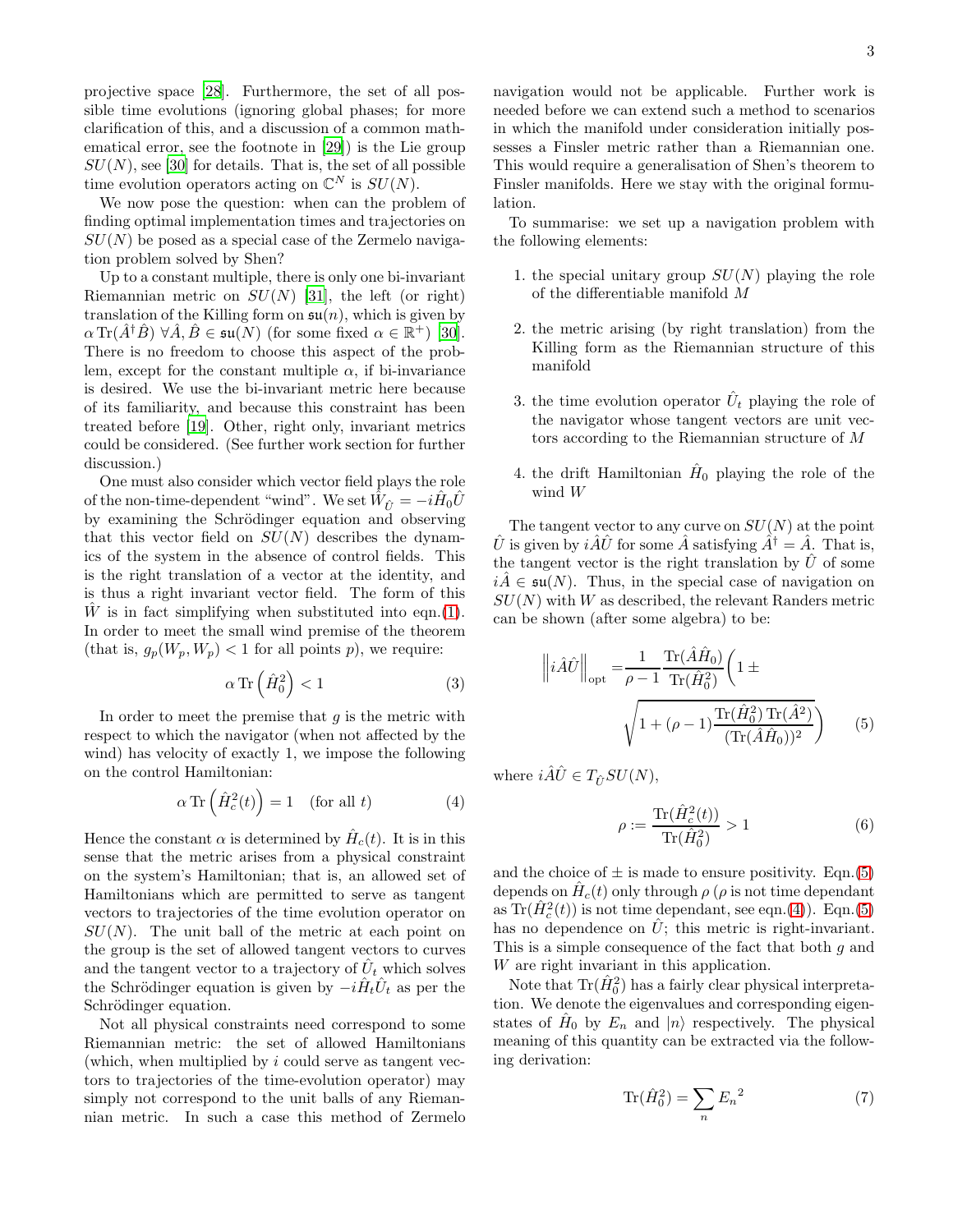Setting  $|\psi_{un}\rangle = \frac{1}{\sqrt{2}}$  $\frac{1}{N}\sum_{n}|n\rangle$ , the uniform superposition state, one observes the following:

$$
\langle \psi_{\text{un}} | \hat{H}_0^2 | \psi_{\text{un}} \rangle = \frac{1}{N} \sum_n E_n^2 = \frac{1}{N} \text{Tr}(\hat{H}_0^2)
$$

and thus:

$$
\text{Tr}(\hat{H}_0^2) = N \langle \psi_{\text{un}} | \hat{H}_0^2 | \psi_{\text{un}} \rangle
$$

which is a multiple of the expectation of  $\hat{H}_0^2$  in the uniform superposition state. Thus the requirement that  $\alpha \operatorname{Tr}(\hat{H}_0^2)$  < 1 corresponds to constraining this physical quantity (and similarly for the control Hamiltonian).

### THE SPEED LIMIT

The geodesic lengths of the metric in eqn.[\(5\)](#page-2-0) provide the speed limit to implementing a desired quantum gate in any quantum system meeting the premises above. The minimal time to traverse a path from the identity  $\hat{I}$  to some desired operator  $\ddot{O}$  is the length of the geodesics of eqn.[\(5\)](#page-2-0) connecting the two points on  $SU(N)$ .

As eqn.[\(5\)](#page-2-0) is a right-invariant (but not bi-invariant) Finsler metric on a compact connected Lie group, its geodesics (through the identity) are not necessarily the one parameter subgroups [\[32\]](#page-6-28). By Stone's theorem [\[33\]](#page-6-29), the one parameter-subgroups are exactly the curves of the form  $\hat{U}_t = \exp(-it\hat{A})$  for some constant  $\hat{A}$  such that  $A^{\dagger} = \hat{A}$ . There may be some situations where such a curve is a geodesic; such geodesics are called homogeneous geodesics. A necessary and sufficient condition for a vector in the Lie algebra of a connected Lie group with a left (or right, but not both) invariant Finsler metric to exponentiate to a geodesic is known [\[34\]](#page-6-30); investigating applications of this to QIP is the focus of further work.

### Time-independent control Hamiltonians

In the derivation so far, the control Hamiltonian  $\hat{H}_c(t)$ is time dependent (although  $Tr(\hat{H}_c^2)$  is time independent, eqn. $(4)$ ). From now on, we restrict to cases where control Hamiltonian is not a function of time. This results in the total Hamiltonian being time independent; thus all possible trajectories of the time evolution operator are one-parameter subgroups (generated by  $\hat{A}$  say), since these solve the Schrödinger equation:  $d\hat{U}_t/dt = -i\hat{A}\hat{U}_t$ .

Suppose our desired operator  $\hat{O}$  is reached at time T. Setting  $\hat{O} = \exp(-i T \hat{A})$ , taking logs, and rearranging yields  $\hat{A} = \frac{i}{T} \log(\hat{O})$ . The tangent vector to a geodesic connecting the identity  $\hat{I}$  to  $\hat{O}$  is given by  $\frac{i}{T} \log(\hat{O})$ . To evaluate the length  $L[\hat{U}_T]$  of a curve  $\hat{U}_t$  on  $SU(N)$  accord-ing to the Finsler metric of eqn[.5,](#page-2-0)  $\|\hat{i}\hat{A}\hat{U}_{t}\|$ , one integrates the length of the tangent vector to the curve along the length of the curve. As curve lengths are independent of parametrisation, one can find the length of this curve by evaluating:

$$
L[\hat{U}_T] = \int_{t=0}^T \left\| \frac{d\hat{U}_t}{dt} \right\|_{\text{opt}} dt
$$

$$
= \int_{t=0}^T \left\| -i\hat{A}\hat{U}_t \right\|_{\text{opt}} dt
$$
(8)

from which one obtains the optimal time:

$$
T_{\rm opt} = \frac{1}{\rho - 1} \frac{i \operatorname{Tr}(\hat{H}_0 \log(\hat{O}))}{\operatorname{Tr}(\hat{H}_0^2)} \left(1 \pm \sqrt{1 + (\rho - 1) \frac{\operatorname{Tr}(\hat{H}_0^2) \operatorname{Tr}((\log(\hat{O}))^2)}{\left(\operatorname{Tr}(\hat{H}_0 \log(\hat{O}))\right)^2}}\right)
$$
(9)

 $\text{Tr}(\hat{H}_0 \log(\hat{O}))$  is always purely imaginary, and thus the expression evaluates to a real result, despite the presence of *i*. Again, the choice of  $\pm$  is made to ensure positivity.

Note that this is an equality on the optimal time, not an inequality, under the assumptions of the problem.

We have

<span id="page-3-0"></span>
$$
\lim_{\rho\to\infty}T_{\rm opt}=0
$$

Recall that  $\rho = \text{Tr}(\hat{H}_c^2(t)) / \text{Tr}(\hat{H}_0^2) > 1$ , and that  $\hat{H}_0$ is given (it is prescribed by the physics of the system) before any choice of  $\hat{H}_c$  can be made. So as  $\rho \to \infty$ ,  $\text{Tr}(\hat{H}_c^2(t)) \to \infty$  necessarily. Intuitively: as the radius of the set of allowed control Hamiltonians  $\hat{H}_c^2(t)$  diverges, all Hamiltonians become allowed. With no limitations on which control Hamiltonians are allowed, there is no speed limit.

Note that the constraint on the control Hamiltonian does not allow us to take the limit that the control Hamiltonian tends to zero without violating the assumption that the "wind" is small relative to control, so we cannot use it to find optimal times in the drift-only case.

Explicit comparison of this limit to existing known bounds is difficult, since the premises used to obtain eqn.[\(9\)](#page-3-0) are not exactly those of any of other the known bounds cited above. However, one can deduce what the relationship must be. The length of any curve on  $SU(N)$ gives the optimal time for traversal by  $\hat{U}_t$  of a system subject to the aforementioned premises. Thus we have found the optimal time (eqn[.9\)](#page-3-0) for traversing any trajectory achievable with time-independent controls. Thus any other correct, comparable bound (i.e. for the same system with the same premise) must be equal to ours, or less tight. The same goes for any bound obtained for any other trajectory of  $\hat{U}_t$  by using eqn.[\(5\)](#page-2-0) and any other comparable bound as the length give the optimal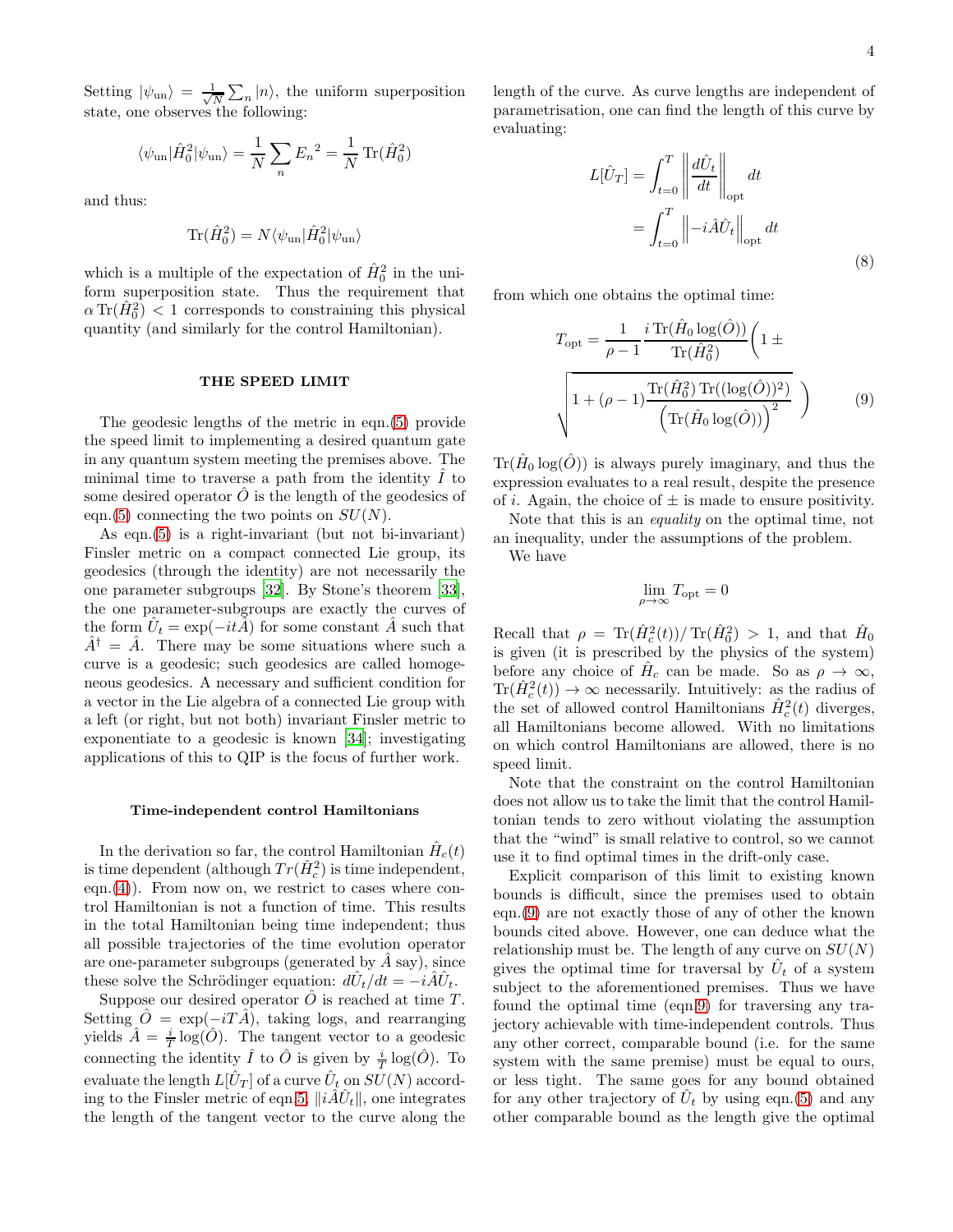time. This shows that Randers geometry can be used to produce exact speed limit results in driven systems; it is unknown to the authors whether or not such a bound (applying to arbitrary curves) can be obtained without the use of Randers geometry.

# EXAMPLE I: A SINGLE SPIN IN A MAGNETIC FIELD

The result in eqn.[\(9\)](#page-3-0) can be used to calculate bounds on orthogonality times in specific time-independent controlled quantum systems and thus assess their capacity for QIP, as in [\[2\]](#page-6-31). For concreteness, the case of a single spin in a magnetic field is used as an example.

Setting  $\hat{H}_0 = B_x \sigma^x + B_y \sigma^y$  represents the effects of an external magnetic field outside the control of an experimenter. Setting  $\hat{H}_c = D_x \sigma^x + D_y \sigma^y + D_z \sigma^z$  represents the effects of another external magnetic field that an experimenter can control.

The requirement that  $\alpha \text{Tr}(\hat{H}_c^2) = 1$  (eqn.[\(4\)](#page-2-1)) can be evaluated by applying the Clifford algebra (of  $\mathbb{R}^3$  with the standard euclidean metric) property of the Pauli matrices  $\sigma^k$  [\[35](#page-6-32)], that  $(D_k \sigma^k)^2 = (\vec{D} \cdot \vec{D})\hat{I}$ . This implies:

$$
\operatorname{Tr}(H_c^2) = \operatorname{Tr}(D_k \sigma^k)^2
$$
  
= 
$$
\operatorname{Tr}((\vec{D} \cdot \vec{D})\hat{I}) = 2\vec{D} \cdot \vec{D}
$$
  
= 
$$
2(D_x^2 + D_y^2 + D_z^2) = \frac{1}{\alpha}
$$
 (10)

Let  $D^2 := D_x^2 + D_y^2 + D_z^2$ . Then  $D^2 = 1/2\alpha$ .

Similarly, the requirement that  $\alpha \operatorname{Tr}(\hat{H_0}^2)$  < 1  $(eqn.(3))$  $(eqn.(3))$  $(eqn.(3))$  can be evaluated:

$$
\text{Tr}(H_0^2) = \text{Tr}((B_x \sigma^x + B_y \sigma^y)^2) = 2B^2 < \frac{1}{\alpha} \tag{11}
$$

where  $B^2 := B_x^2 + B_y^2$ . Equations [\(10\)](#page-4-0) and [\(11\)](#page-4-1) give  $B^2 < D^2$ ; the control field overcomes the drift field.

We choose some particular operation  $\ddot{O}$  and calculate its optimal implementation time. Setting  $\hat{O} = \begin{pmatrix} 0 & -1 \\ 1 & 0 \end{pmatrix}$ gives a gate that sends each of the two computational basis states to an orthogonal state. We then find the optimal implementation time thus:

1. 
$$
\rho = D^2/B^2
$$
  
\n2. 
$$
\log(\hat{O}) = \log \begin{pmatrix} 0 & -1 \\ 1 & 0 \end{pmatrix} = \begin{pmatrix} 0 & -\frac{\pi}{2} \\ \frac{\pi}{2} & 0 \end{pmatrix} = -i\frac{\pi}{2}\sigma^y
$$
  
\n3. Tr 
$$
\left(\log(\hat{O})\hat{H}_0\right) = -\pi i B_y
$$
  
\n4. Tr 
$$
\left((\log(\hat{O}))^2\right) = -\pi^2/2
$$

Combining these terms and substituting into eqn.[\(9\)](#page-3-0) yields:

$$
T_{\rm opt} = \frac{\pi}{2} \frac{B_y}{(D^2 - B^2)} \left( 1 \pm \sqrt{1 + \frac{D^2 - B^2}{B_y^2}} \right) \tag{12}
$$

When  $B_y < 0$ , the drift field is helping the desired operation  $\hat{O}$ ; the −ve root is chosen. When  $B_y > 0$ , the drift field is opposing the desired operation; the +ve root is chosen, resulting in a larger  $T_{\text{opt}}$ .

The optimal time depends on  $D^2$ , the strength of the control field and  $B^2$ , the strength of the external magnetic field. The specific values of  $D_x$ ,  $D_y$ , and  $D_z$  (the orientation of the control field) that achieve this optimum time need to be calculated separately.

The metric of eqn.[\(5\)](#page-2-0) could have been used to calculate optimal times for traversing any curve in  $SU(n)$ , not just the time independent trajectories (i.e. one parameter subgroups) of eqn.[\(9\)](#page-3-0). These trajectories were chosen for simplicity and for their physical relevance as piecewise constant controls are frequently adopted in optimal con-trol theory [\[27](#page-6-23)]. To find a speed limit for  $\hat{U}_t$  to traverse some other curve on  $SU(N)$ , one would find the length of the curve according to eqn.[\(5\)](#page-2-0).

# EXAMPLE II, A SWAP GATE IMPLEMENTED IN A HEISENBERG SPIN CHAIN

<span id="page-4-0"></span>Another example of using eqn.[\(9\)](#page-3-0) to extract a QSL is the speed limit to implementing a swap gate in a Heisenberg model spin chain. Again the speed limit formula here refers to the optimal implementation time obtainable with constant control functions.

<span id="page-4-1"></span>The matrix for a swap gate, re-phased to make it special unitary, is [\[36](#page-6-33)]:

$$
\hat{O} = e^{i\pi/4} \begin{pmatrix} 1 & 0 & 0 & 0 \\ 0 & 0 & 1 & 0 \\ 0 & 1 & 0 & 0 \\ 0 & 0 & 0 & 1 \end{pmatrix}
$$
(13)

This gate acts (upto a phase) by swapping two one qubit states:  $\hat{O}|\psi_1\rangle \otimes |\psi_2\rangle = |\psi_2\rangle \otimes |\psi_1\rangle$ .

The drift Hamiltonian for a two spin "chain" with (arbitrary spin coupling) is [\[37](#page-6-34)]:

$$
\hat{H}_0 = \lambda_x \sigma^x \otimes \sigma^x + \lambda_y \sigma^y \otimes \sigma^y + \lambda_z \sigma^z \otimes \sigma^z \qquad (14)
$$

One easily computes the required quantities:

$$
\log(\hat{O}) = \frac{\pi i}{4} \begin{pmatrix} 1 & 0 & 0 & 0 \\ 0 & -1 & 2 & 0 \\ 0 & 2 & -1 & 0 \\ 0 & 0 & 0 & 1 \end{pmatrix}
$$
 (15)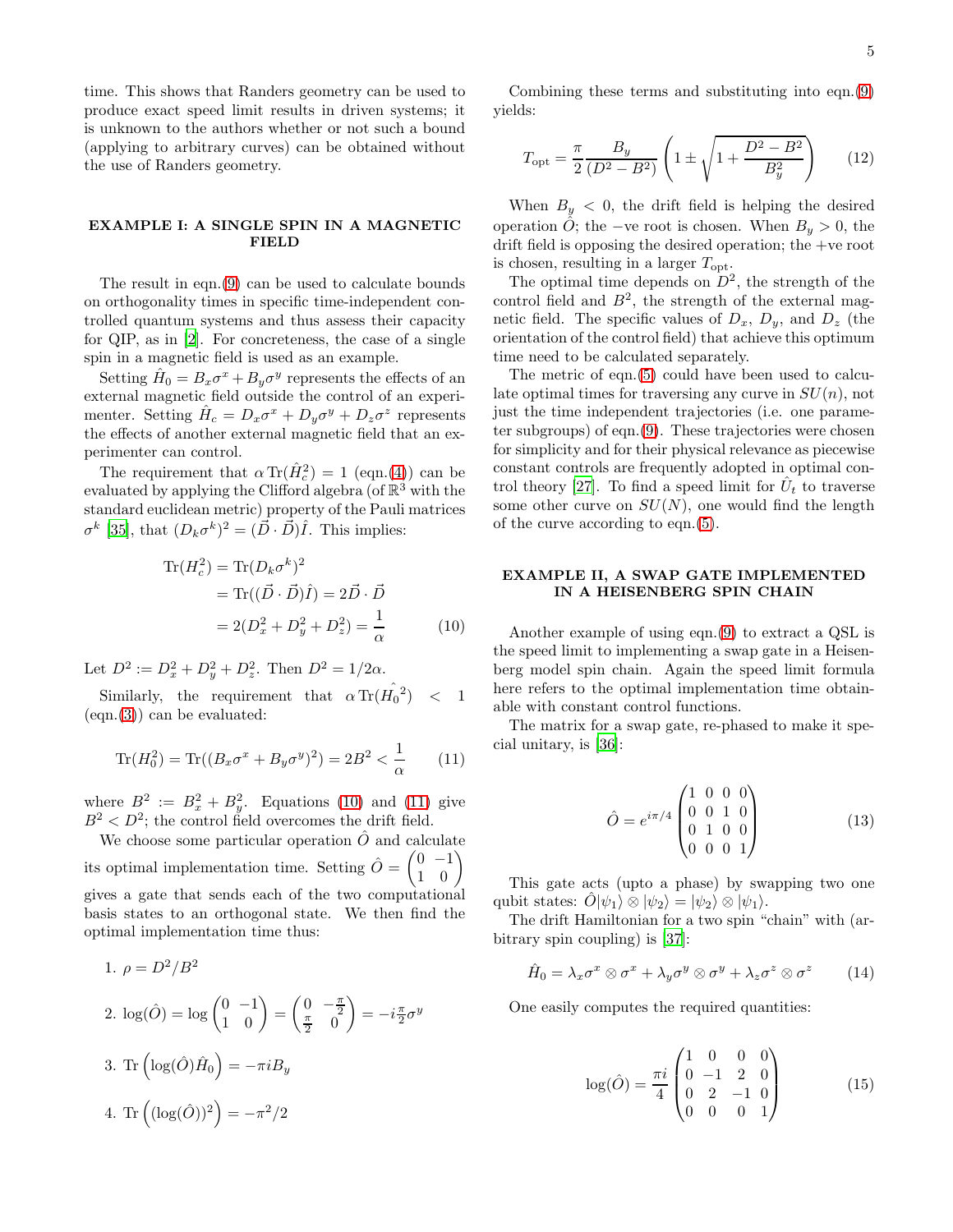and thus:

$$
\text{Tr}((\log(\hat{O}))^2) = -\frac{3\pi^2}{4} \tag{16}
$$

$$
\text{Tr}(\hat{H}_0^2) = 4\vec{\lambda} \cdot \vec{\lambda} = 4\lambda^2 \tag{17}
$$

$$
\text{Tr}(\hat{H}_c^2) = 1/\alpha \tag{18}
$$

and thus:

$$
\rho = \frac{1}{4\alpha\lambda^2} \tag{19}
$$

One can also compute:

$$
\text{Tr}(\hat{H}_0 \log(\hat{O})) = \pi i (\lambda_x + \lambda_y + \lambda_z) \tag{20}
$$

From these it follows that:

$$
T_{\text{opt}} =
$$
  
- 
$$
\frac{\pi \alpha (\lambda_x + \lambda_y + \lambda_z)}{1 - 4\alpha \lambda^2} \left( 1 \pm \sqrt{1 + \frac{3(1 - 4\alpha \lambda^2)}{4\alpha (\lambda_x + \lambda_y + \lambda_z)^2}} \right)
$$
(21)

where the  $\pm$  is chosen, as before, to ensure the positivity of the time.

These calculations provide some evidence that this method could be extended to three qubit gates, and perhaps higher, before intractable computations are incurred. For three qubit gates in a similar spin chain, calculations would all be of similar length to those performed here, except for the calculation of the matrix logarithm. Also, many good numerical algorithms exist for performing such calculations [\[38\]](#page-6-35) for when they become intractable symbolically, allowing the method to be applied to much larger systems.

# ACHIEVING THE LIMIT IN LARGE SPIN CHAIN AND SPIN LATTICE SYSTEMS

The method described in this paper assumes that any control Hamiltonian  $\hat{H}_c(t)$  satisfying the constraint  $\text{Tr}(\hat{H}_c(t)^2) = 1/\alpha$  can be implemented. For large quantum systems, specifically larger spin chains and lattices, this will almost never be the case.

For example, in the three spin chain case, consider the term  $\sigma^x \otimes \hat{I} \otimes \sigma^x$ . This term represents the spin-spin coupling of non-neighbouring spins, an interaction term that produces dynamics not equivalent to that produced by any external field. Thus any optimal times for such a model calculated using this approach would be theoretical optimal times only. They would provide only a bound on speeds limits achievable by physically possible control Hamiltonians. The authors do not know of a driven, finite dimensional quantum system for which  $\sigma^x \otimes \hat{I} \otimes \sigma^x$ is a plausible term in the control Hamiltonian. (See the future work section for discussion of modifications of the method taking into account systems the are not completely controllable.)

# **SUMMARY**

We have obtained a closed form expression eqn.[\(9\)](#page-3-0) for the optimal implementation times for an arbitrary quantum operation on a finite dimensional Hilbert space in the presence of a specific constraint on the time-independent control Hamiltonian: that it is constant in size (in the specific sense above), and stronger than the drift Hamiltonian.

We have done this by finding a Randers metric with a special property. The metric of eqn.[\(5\)](#page-2-0) has the property that the length of *any* curve on  $SU(N)$  is the optimal traversal time (for  $\hat{U}_t$ ) for a quantum system subject to the constraints discussed. This is in contrast to other methods that typically compute the optimal time for the optimal trajectories, or for only the trajectories achievable with time-independent Hamiltonians. Our method applies to all trajectories whose lengths can be computed. Finding the geodesics of eqn.[\(5\)](#page-2-0) would find the globally (over all paths with fixed endpoints) time optimal trajectories: however, these curves may not be trajectories achievable with time-independent Hamiltonians.

# FURTHER WORK

The examples illustrate the method in the case of constant controls. It appears that the calculations, at least in the case of constant controls, are tractable by hand for a variety of 2 and 3 qubit gates. The obstacle to applying the result to much larger system will be the calculation of matrix logarithms of large matrices, especially in cases when there are interaction terms in the Hamiltonian.

We plan to solve the geodesic equation for the metric in eqn.[\(5\)](#page-2-0) in order to determine speed limits for traversing more general curves than the time independent trajectories alone. This would produce an explicit QSL formula for any trajectory of  $\hat{U}_t$  with a time dependant Hamiltonian as the length of any curve according to eqn.[\(5\)](#page-2-0) gives the optimal time for  $\hat{U}_t$  to traverse it in the presence of the constraint discussed. Finding the geodesic vectors and thus the homogeneous geodesics of eqn.[\(5\)](#page-2-0) would determine exactly when time independent controls are in fact time optimal and we hope to do this using the results in [\[34\]](#page-6-30) and elsewhere.

We also intend to generalise to navigation problems on  $SU(N)$  where the metric representing the constraint is a Finsler metric rather than a Riemannian one. This